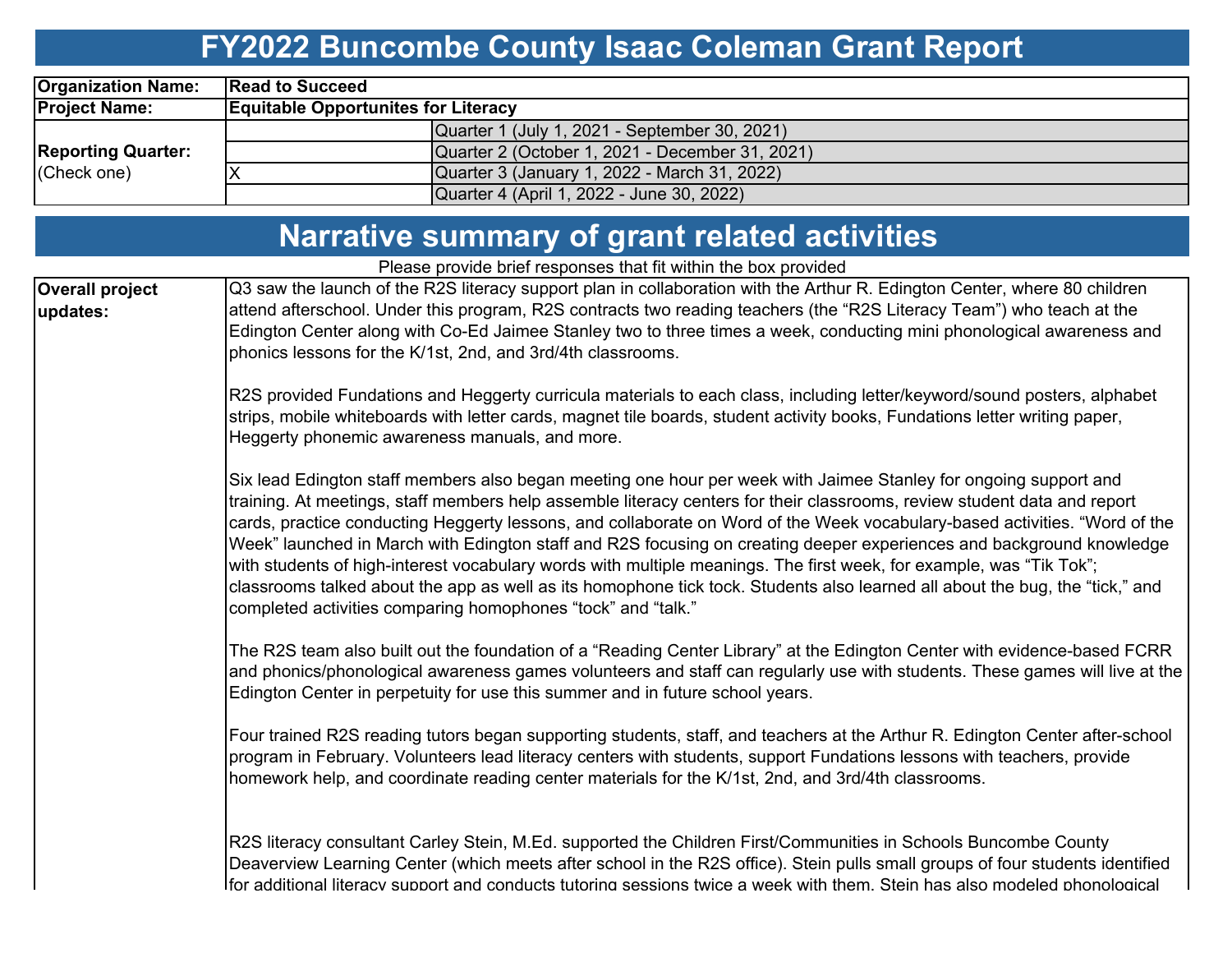|                                                                                   | the transfer and the company of the second company of the second<br>awareness and phonics lessons with the entire group of participating students and Children First staff.                                                                                                                                                                                                                                                                                                                                                                                                                                                                                         |
|-----------------------------------------------------------------------------------|---------------------------------------------------------------------------------------------------------------------------------------------------------------------------------------------------------------------------------------------------------------------------------------------------------------------------------------------------------------------------------------------------------------------------------------------------------------------------------------------------------------------------------------------------------------------------------------------------------------------------------------------------------------------|
|                                                                                   | R2S shared training videos and materials with Children First Learning Center Assistant Moriah Martin, who has worked with<br>Stein to start leading Heggerty lessons with students independently. We also held a planning meeting between our<br>organizations to discuss a full-staff literacy training for Children First in late May and continued literacy support during summer<br>programming.                                                                                                                                                                                                                                                                |
|                                                                                   | We started conversations about summer programming with the Edington Center and applied for funding to pay staff members<br>to attend intensive literacy workshops the week before summer program launches. The goal is for these staff members to be<br>able to lead daily phonics, phonemic awareness, and vocabulary lessons with their classrooms across the 8-week program.                                                                                                                                                                                                                                                                                     |
|                                                                                   | R2S team members also met several times in Q3 with Hood Huggers International to discuss a community-based literacy<br>initiative for the Burton Street community involving a youth-led free library project with a community event element.                                                                                                                                                                                                                                                                                                                                                                                                                        |
| <b>Activities related to</b><br>increasing equity,<br>diversity and<br>inclusion: | Read to Succeed voted in seven new members to the Board of Directors in January, including a local ACS teacher,<br>representatives from the Housing Authority of the City of Asheville and United Way, community activists, a volunteer reading<br>tutor, ACS and BCS parents, as well as a H/R professional. Our total Board of Directors is now 13 strong, and we have more<br>than tripled the representation of Black community members. This not only demonstrates our ongoing commitment to better<br>reflecting the communities we serve but also more authentically and intentionally serving our mission to help close the race-<br>based opportunity gap. |
|                                                                                   | R2S staff attended the reception for the Western Carolina University Equity Summit as well as the CoThinkk March Mixer and<br>NC PreK-12 Literacy and Equity Summit (virtual). At all three events, we were able to connect with other educators and<br>community organizers working in the equity-centered education space.                                                                                                                                                                                                                                                                                                                                        |
|                                                                                   | Black Wall Street AVL honored R2S Co-ED Jaimee Stanley with the Asheville Black History Award for Community Leader in<br>2022. We are beyond PROUD of her and all the amazing family reading and community literacy initiatives she has<br>spearheaded over the past year in Asheville and Buncombe County.                                                                                                                                                                                                                                                                                                                                                         |
|                                                                                   | Finally, R2S onboarded two new team members during Q3, Jacquelyn Hall and James Ballard, both Black community<br>members with nonprofit and community/family programming job experience. Growing our team authentically and centering<br>Black voices in leadership and staff roles continues to drive our mission forward and strengthen our organization.                                                                                                                                                                                                                                                                                                         |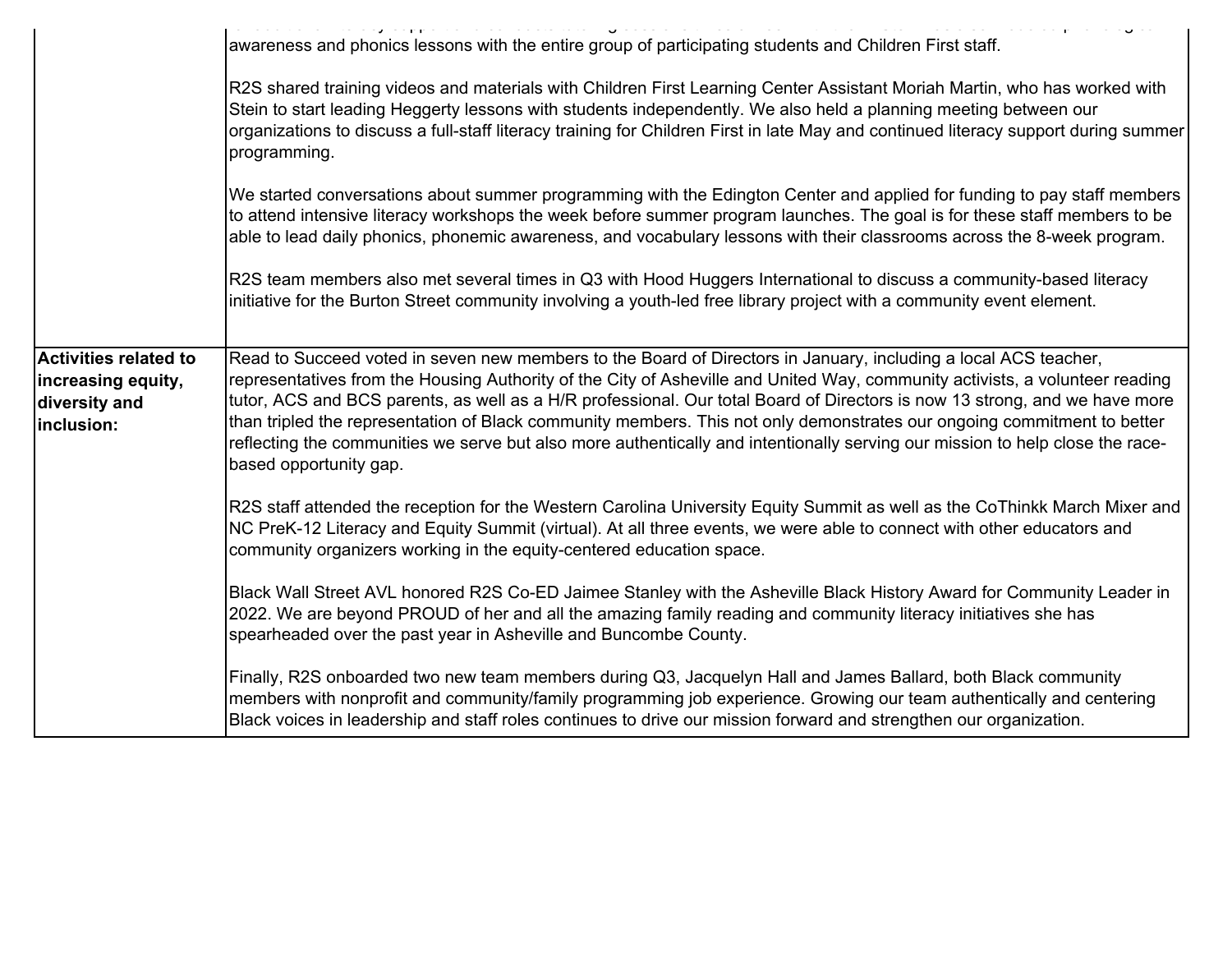| <b>Activities related to</b> | • Completed FY20 and FY21 Financial Review with DeMario Black, CPA                                                         |
|------------------------------|----------------------------------------------------------------------------------------------------------------------------|
| increasing operational   •   | Incorporated the use of a credit card into financial purchases to earn cash back                                           |
| excellence:                  | • Contracted a community member to support literacy programming needs in our office - assembling literacy kits and reading |
|                              | centers, building free community libraries, organizing tutor supplies and books, etc.                                      |
|                              | • Appointed two new board members as Secretary and Treasurer of the B13 Board of Directors                                 |
|                              | • Welcomed a UNCA service-learning student who volunteers two hours a week in our office                                   |
|                              | • Met with Just Economics to pursue Living Wage Certification for our organization                                         |
|                              | • Participated in the Junior League of Asheville Volunteer Expo to recruit new volunteers and spread the word about our    |
|                              | literacy programs                                                                                                          |
|                              | Staff attended the Association of Fundraising Professionals Webinar: "Non-profit and Local Government Relationships" with  |
|                              | Buncombe County - Commissioner, Amanda Edwards                                                                             |
|                              | $\cdot$ We completed six new grant applications to help fund programming for FY2023                                        |
|                              | Co-EDs met with Kathy Sikes, Director of the Duke NC LiteracyCorps, for a mid-year check-in regarding our AmeriCorps       |
|                              | member; we shared with Kathy that we were planning to offer our AmeriCorps member a full-time position with benefits when  |
|                              | she completes her service year                                                                                             |
|                              |                                                                                                                            |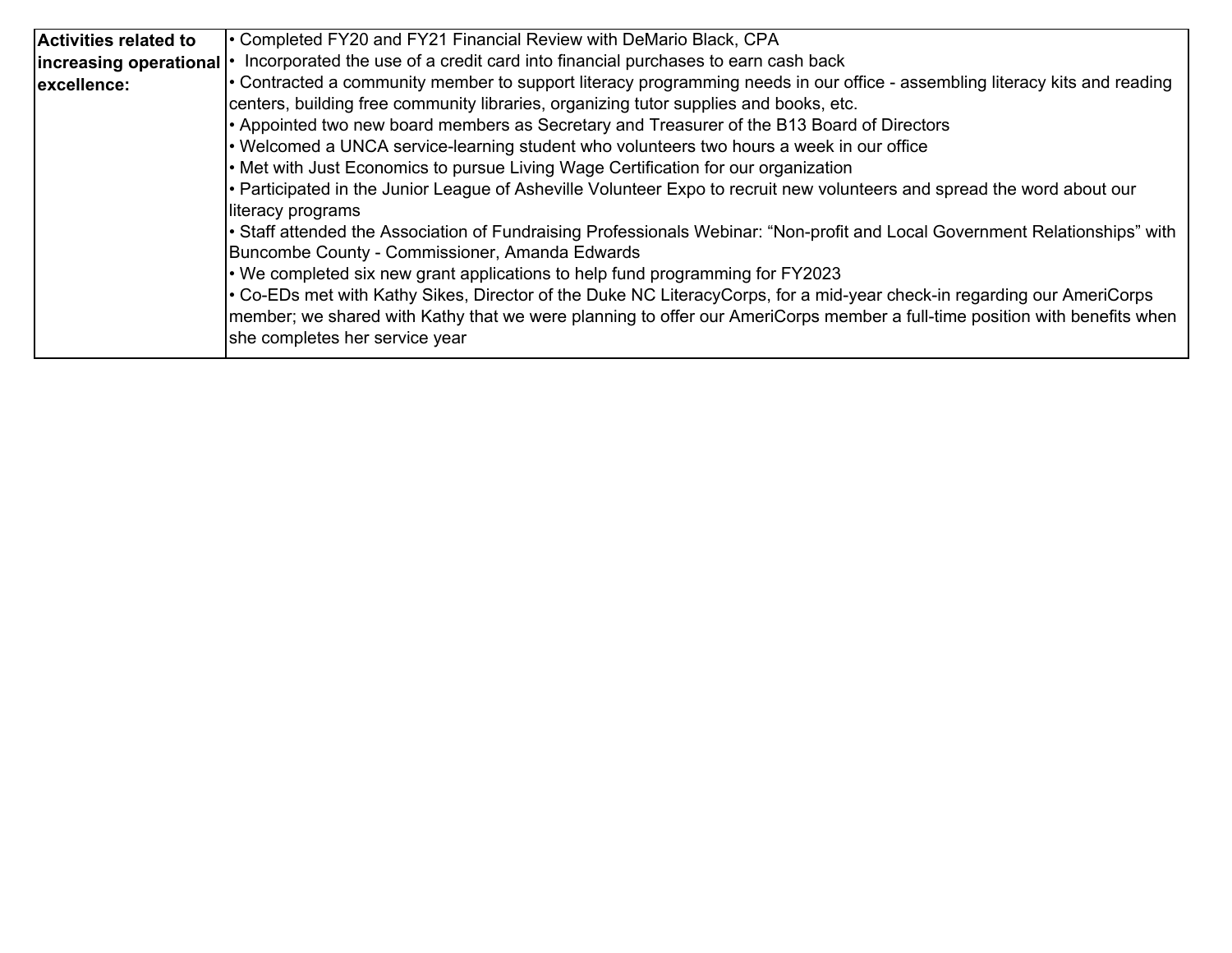### **FY2022 Buncombe County Isaac Coleman Grant Report**

| <b>Organization Name:</b>                |    | <b>Read to Succeed</b>                          |  |  |  |  |  |  |  |
|------------------------------------------|----|-------------------------------------------------|--|--|--|--|--|--|--|
| <b>Project Name:</b>                     |    | <b>Equitable Opportunites for Literacy</b>      |  |  |  |  |  |  |  |
|                                          |    | Quarter 1 (July 1, 2021 - September 30, 2021)   |  |  |  |  |  |  |  |
| <b>Reporting Quarter:</b><br>(Check one) | 10 | Quarter 2 (October 1, 2021 - December 31, 2021) |  |  |  |  |  |  |  |
|                                          |    | Quarter 3 (January 1, 2022 - March 31, 2022)    |  |  |  |  |  |  |  |
|                                          |    | Quarter 4 (April 1, 2022 - June 30, 2022)       |  |  |  |  |  |  |  |

### **Progress toward annual goals**

|                                                                                                                                              |                    | Please only include new data for the specific quarter |                  |           |                  |                 |
|----------------------------------------------------------------------------------------------------------------------------------------------|--------------------|-------------------------------------------------------|------------------|-----------|------------------|-----------------|
| <b>Measure</b>                                                                                                                               | <b>Annual Goal</b> | <b>Quarter 1</b>                                      | <b>Quarter 2</b> | Quarter 3 | <b>Quarter 4</b> | <b>Progress</b> |
| $\#$ of school-age children participating in<br>summer programming at Edington PODS                                                          | 20                 | 38                                                    | N/A              | $N/A^*$   |                  | 38              |
| % of school-aged children in summer<br>program at Edington PODS demonstrating<br>improved phonics, phonemic awareness, and<br>fluency skills | 75%                | N/A                                                   | N/A              | $N/A^*$   |                  | $0\%$           |
| # of school-aged children participating in<br>summer programming with community<br>partners ACS, Children First, Youthful HAND               | 50                 | 225                                                   | N/A              | $N/A^*$   |                  | 225             |
| % of school-aged children in R2S school-year<br>reading tutoring program demonstrating<br>improved literacy scores                           | 75%                | N/A                                                   | N/A              | 100%**    |                  | 100%            |
| $\#$ of families participating in family literacy<br>programs/events/workshops with community<br>partners ACS, Children First, Youthful HAND | 10                 | 150                                                   | 33               | 25        |                  | 208             |

#### **Comments:**

\* Summer programming not actively occuring.

\*\*Percentage of ACS/BCS students in the R2S tutoring program showing overall growth via the composite scores on their beginning-ofyear (BOY) and middle-of-year (MOY) mClass reports. All but one of the students enrolled in the R2S tutoring program received BOY and MOY mClass assessments.